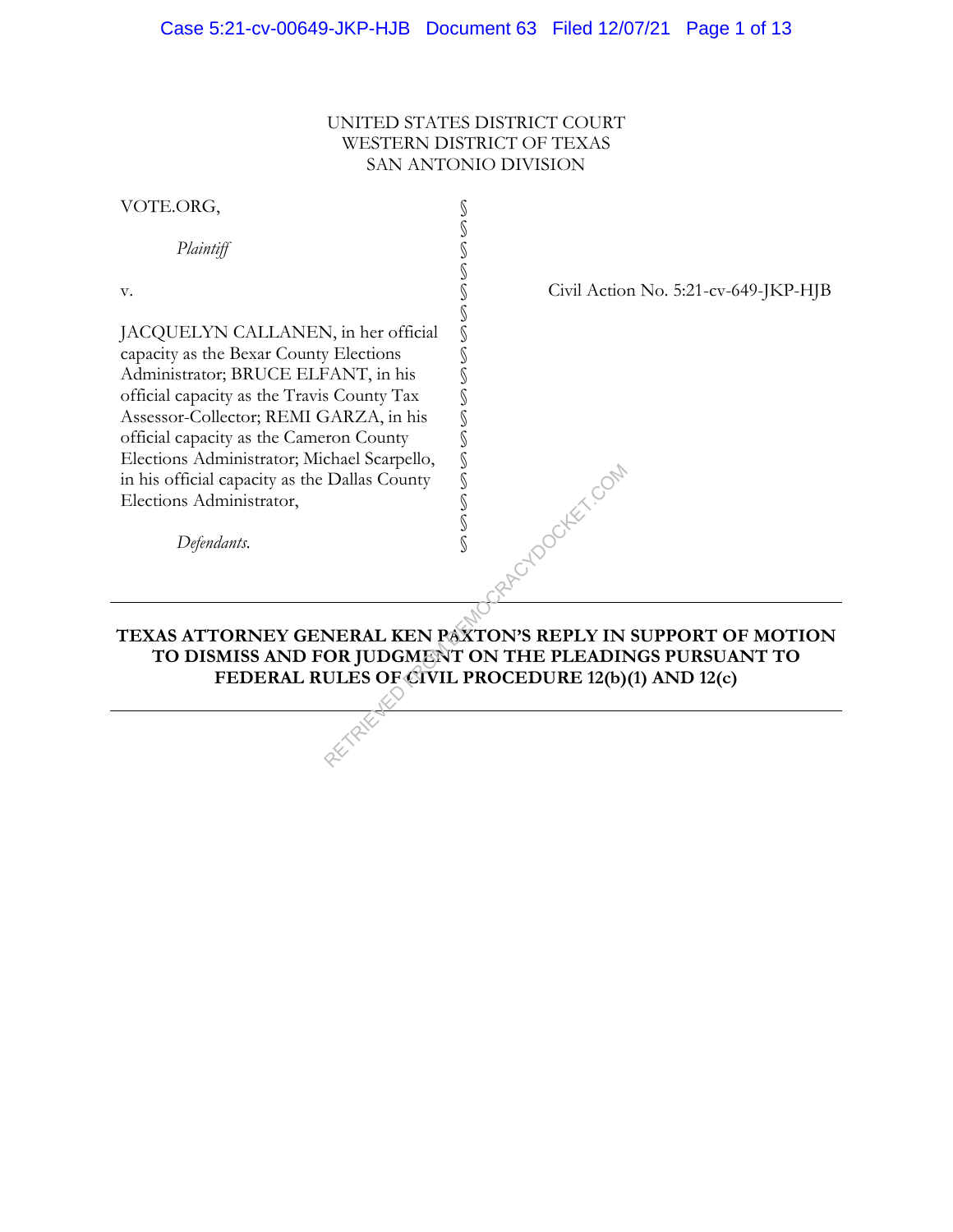#### **INTRODUCTION**

Plaintiff Vote.org seeks to overturn Texas's statutory requirement that a prospective voter apply a signature to the registration application that is required when a facsimile registration is transmitted to the relevant County authority. Not only does Plaintiff's Complaint for Declaratory and Injunctive Relief, ECF 1, (Complaint) fail to establish Plaintiff's standing to challenge the registration requirements, Plaintiff's claims fail on their merits because Plaintiff does not articulate any burden on the right to vote as a matter of law and because Plaintiff failed to state a cause of action under Section 1971.

In response to Intervenor Defendant Ken Paxton's (OAG's) Motion to Dismiss and for Judgment on the Pleadings, ECF 53 (Motion), Plaintiff takes the novel and incorrect view that the Court should ignore defects in subject-matter jurisdiction if they are asserted by an intervenor. ECF 56 at 3–4. Further, the Response argues that requiring a signature on the registration application is an unconstitutional burden on the right to vote, ECF 56 at 15–19, a position the Fifth Circuit squarely rejected just last year. *See Richardson v. Tex. Sec'y of State*, 978 F.3d 220, 238 (5th Cir. 2020) (citing *Crawford v. Marion Cty. Election Bd.*, 553 U.S. 181, 239 (2008) (Breyer, J., dissenting)). Lastly, the Response neglects the fact that Section 1971 was enacted pursuant to Fifteenth Amendment and therefore requires Plaintiff to allege a racial motivation to state a claim. ECF 53 (Motion), Plaintiff takes the nove<br>in subject-matter jurisdiction if they are as<br>mse argues that requiring a signature on the<br>the right to vote, ECF 56 at 15–19, a posit<br>chardson v. Tec. Sec'y of State, 978 F.3d 221

The Motion should be granted, and Plaintiff's claims dismissed, because the Court lacks subject-matter jurisdiction to hear Plaintiff's claims and, alternatively, the Complaint fails to state a claim for which relief may be granted.

#### **ARGUMENT**

### **I. OAG May Raise Standing and Statutory Arguments as an Intervenor-Defendant.**

The question of whether a statute is constitutional cannot be divorced from the question of whether Plaintiff has standing to bring its claims. Plaintiff asserts that under Section 2403(b), OAG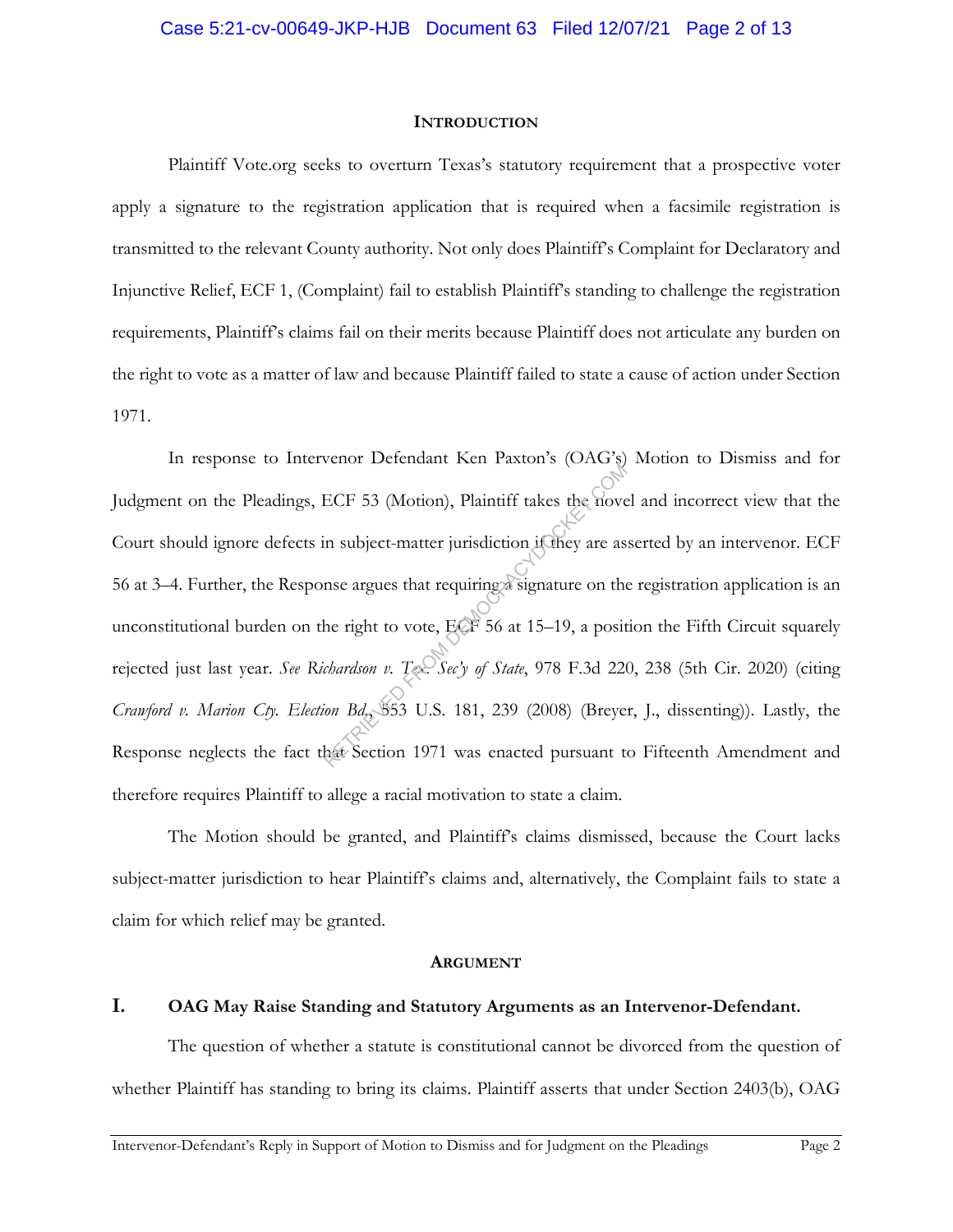#### Case 5:21-cv-00649-JKP-HJB Document 63 Filed 12/07/21 Page 3 of 13

may not raise arguments challenging Plaintiff's standing—which Plaintiff inaccurately frames as a "quintessentially procedural issue"—or the viability of Plaintiff's statutory claims. ECF 56 at 3–4. But the Court placed no limits on the arguments that OAG may raise when the Court granted the Attorney General's motion to intervene. And Plaintiff ignores that federal courts have an independent obligation to confirm their own jurisdiction. *Howery v. Allstate Ins. Co.*, 243 F.3d 912, 919 (5th Cir. 2001) (noting that "federal courts must address jurisdictional questions whenever they are raised and must consider jurisdiction *sua sponte* if not raised by the parties."); *Miller v. Hughs*, 471 F. Supp. 3d 768, 775 (W.D. Tex. 2020) ("Because standing is an essential component of federal subject-matter jurisdiction, the lack of standing can be raised at any time by a party or by the court."). Thus, even under Plaintiff's unduly narrow reading of Section 2403(b), the Court must consider whether Plaintiff has standing to pursue its claims.

To reach its untenable conclusion that this Court should ignore jurisdictional flaws in a complaint when an intervenor raises them, Plaintiff distorts the holding of several cases. For example, Plaintiff relies (at 3) on *Nash v. Chandler*, 848 F.2d 567, 574 (5th Cir. 1988), but *Nash* does not say that the State is **only** allowed to intervene for the purpose of defending the constitutionality of a statute; instead, the Court was describing the posture of the case and held that the State could not be held liable by virtue of its intervention, but the Court did not hold that an intervenor is barred from challenging subject-matter jurisdiction. *Id.* at 574. The holding of *Vietnamese Fishermen's Ass'n v. Knights of the KKK* also does not prohibit the intervenor from challenging the standing of the plaintiff to bring suit, as the statement in footnote 17 of that opinion is dicta. 543 F. Supp. 198, 215 n.17 (S.D. Tex. 1982). W reading of Section 2403(b), the Court m<br>ms.<br>ble conclusion that this Court should ign<br>r raises them, Plaintiff distorts the holding<br>w. *Chandler*, 848 F.2d 567, 574 (5th Cir. 198<br>ntervent for the purpose of defending the

The Court should also consider OAG's arguments in support of the dismissal of Plaintiff's claim under Section 1971 of the Civil Rights Act. ECF 53 at 10–14. Enforcement of a State's election laws is in the public interest. *See, e.g.*, *Veasey v. Abbott*, 870 F.3d 387, 391 (5th Cir. 2017) (per curiam).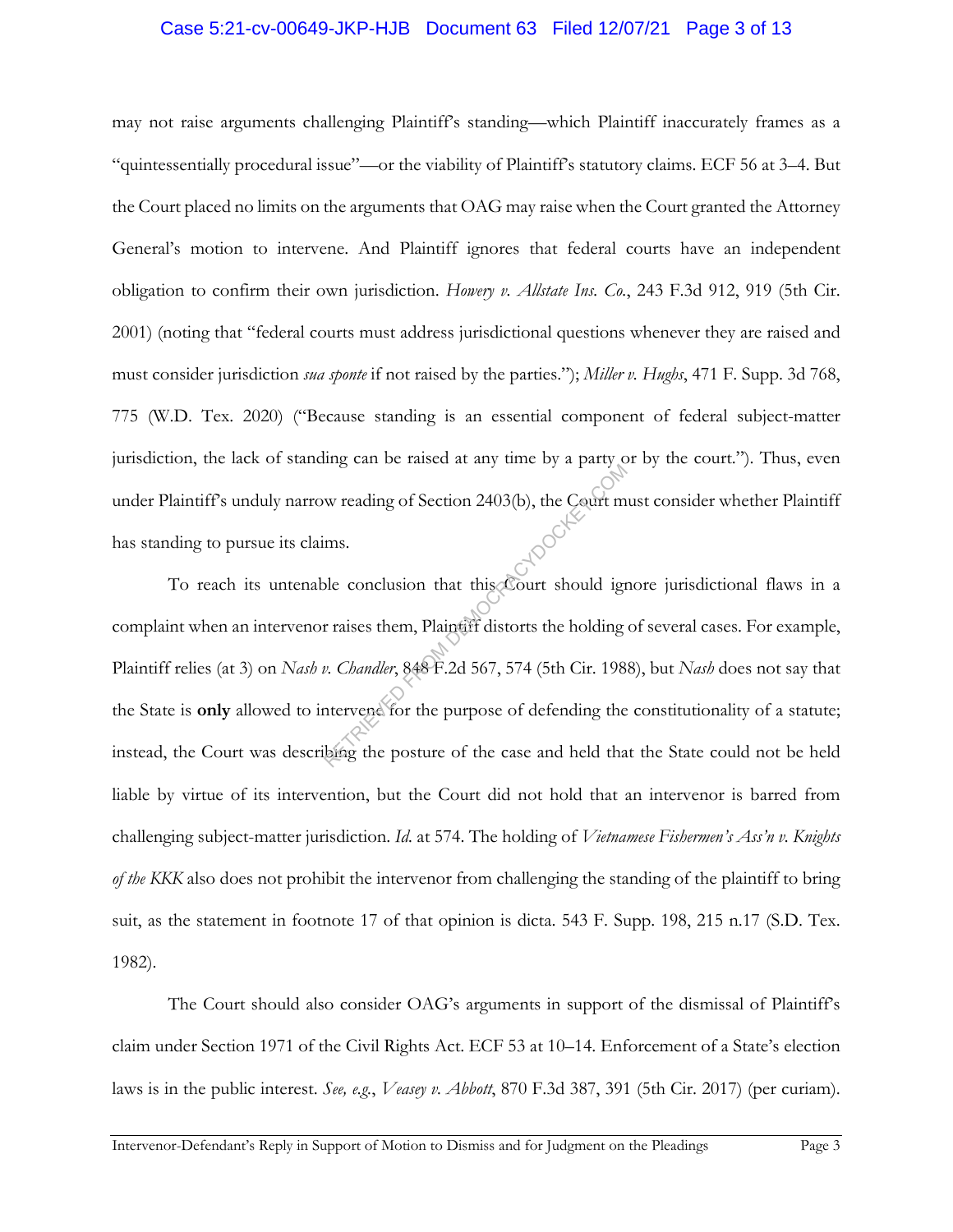### Case 5:21-cv-00649-JKP-HJB Document 63 Filed 12/07/21 Page 4 of 13

A ruling enjoining HB 3107 because it violates the Civil Rights Act would have the same practical effect as a ruling enjoining HB 3107 as unconstitutional. Further, treating compliance with Section 1971 as severable from the question of the HB 3107's compliance with the Constitution is incorrect because Section 1971 is enforcement legislation pursuant to the Fifteenth Amendment. *See Kirksey v. City of Jackson, Miss.*, 663 F.2d 659, 664–65 (5th Cir. 1981). OAG's ability to defend HB 3107 would thus be improperly hampered if the Court did not allow OAG to defend the statute against all efforts to enjoin its enforcement. And Plaintiff's reasoning could even extend to precluding OAG from defending HB 3107 against Plaintiff's constitutional claims, because those claims are being brought through the statutory mechanism that Congress provided in Section 1983. ECF 1 ¶ 12. If accepted, Plaintiff's theory would lead to the impermissible result of allowing its case to go forward when the Court lacks subject-matter jurisdiction. The Court need not and should not adopt such a cramped role for an intervenor-defendant under Section 2403(b). to the impermissible result of allowing its<br>isdiction. The Court need not and should r<br>under Section 2403(b).<br>cle III Standing.<br>plausibly allege an injury in fact.<br>t find that its prior order regarding the as

# **II. Plaintiff Lacks Article III Standing.**

### **A. Plaintiff does not plausibly allege an injury in fact.**

The Court should not find that its prior order regarding the *associational* standing arguments made by Defendant Remi Garza preclude OAG from arguing that Plaintiff lacks *organizational*  standing. *See* ECF 49 at 2. Although the Court found that Plaintiff's assertions regarding organizational standing were sufficient to plausibly allege an injury in fact under *Lujan*, those allegations were essentially unchallenged in Defendant Garza's Motion, which appear to challenge traceability as it concerns voters in Cameron County. *See* ECF 31 ¶ 5.5. OAG therefore respectfully requests the Court reconsider its injury-in-fact ruling based on OAG's analysis challenging Plaintiff's allegations of fiscal injury. *See* ECF 53 at 4–8.

For instance, reliance on the Fifth Circuit's standing analysis in *OCA-Greater Houston v. Texas* is misplaced because that case hinged on the effect on OCA's members, who were "deterred from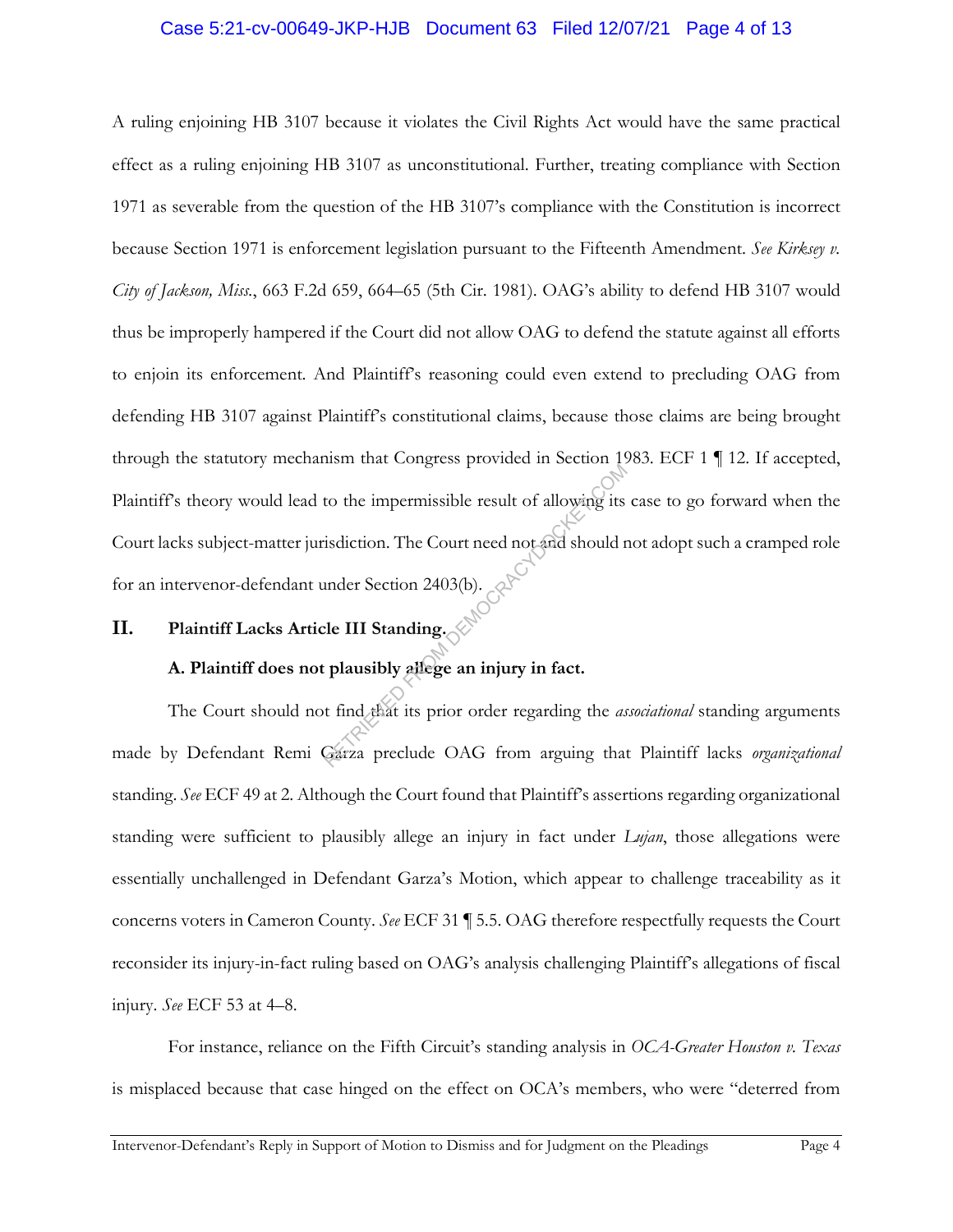### Case 5:21-cv-00649-JKP-HJB Document 63 Filed 12/07/21 Page 5 of 13

voting," requiring greater expenses related to community outreach to prevent this deterrence. 867 F.3d 604, 610 (5th Cir. 2017). These circumstances are easily distinguishable from Plaintiff's allegations, which involve the incidental expense a corporation must undertake to comply with state law. *See* ECF 1 ¶ 20 (alleging Vote.org cannot make "full use" of its web registration app). Even if the showing necessary for an injury in fact is slight, "[n]ot every diversion of resources to counteract the defendant's conduct . . . establishes an injury in fact." *NAACP v. City of Kyle*, 626 F.3d 233, 238 (5th Cir. 2010). In *City of Kyle*, the Fifth Circuit found that the mere expense related to an organization's response to changes in the law is insufficient to establish standing because the actions are no different from the organization's routine activities. *Id.* (citing *La. ACORN Fair Housing v. LeBlanc*, 211 F.3d 298, 305 (5th Cir. 2000)). As a voter outreach organization, it stands to reason that Plaintiff is constantly responding to developments in state election law, and the impact of HB 3107 is no different. *See id.* Plaintiff does not have organizational standing. RETRIEVED FROM THE TENDER OF A Plation law, and the impact of HBG107 is no<br>ing.<br>irres the violation of a personal constitution of a personal constitution of a personal constitution of a personal constitution of that Platin

# **B. Section 1983 requires the violation of a personal constitutional right for standing.**

Plaintiff does not allege that it personally suffered the invasion of a constitutionally protected interest and the allegation that Plaintiff possesses statutory standing by virtue of a diversion of resources is unfounded. The Court should not rely on *Tex. All. for Retired Ams. v. Hughs* for standing purposes because the court's holding in that case was premised on the associational standing the organization derived from its identified members.1 *See* 489 F. Supp. 3d 667, 685 (S.D. Tex. 2020) ("Having found that Organizational Plaintiffs have adequately pled associational standing, the Secretary's argument [regarding statutory standing under Section 1983] lacks merit."). Plaintiff's citation to *Tex. Democratic Party v. Hughs*, which was overturned on appeal, similarly misses the mark

 $1$  OAG does not concede that associational standing also allows an organization statutory standing under Section 1983 and only cites the decisions in this section to illustrate that Plaintiff's theory of standing is even further divorced from the constitutional rights it seeks to vindicate than in the context of an organization suing on behalf of its members.

Intervenor-Defendant's Reply in Support of Motion to Dismiss and for Judgment on the Pleadings Page 5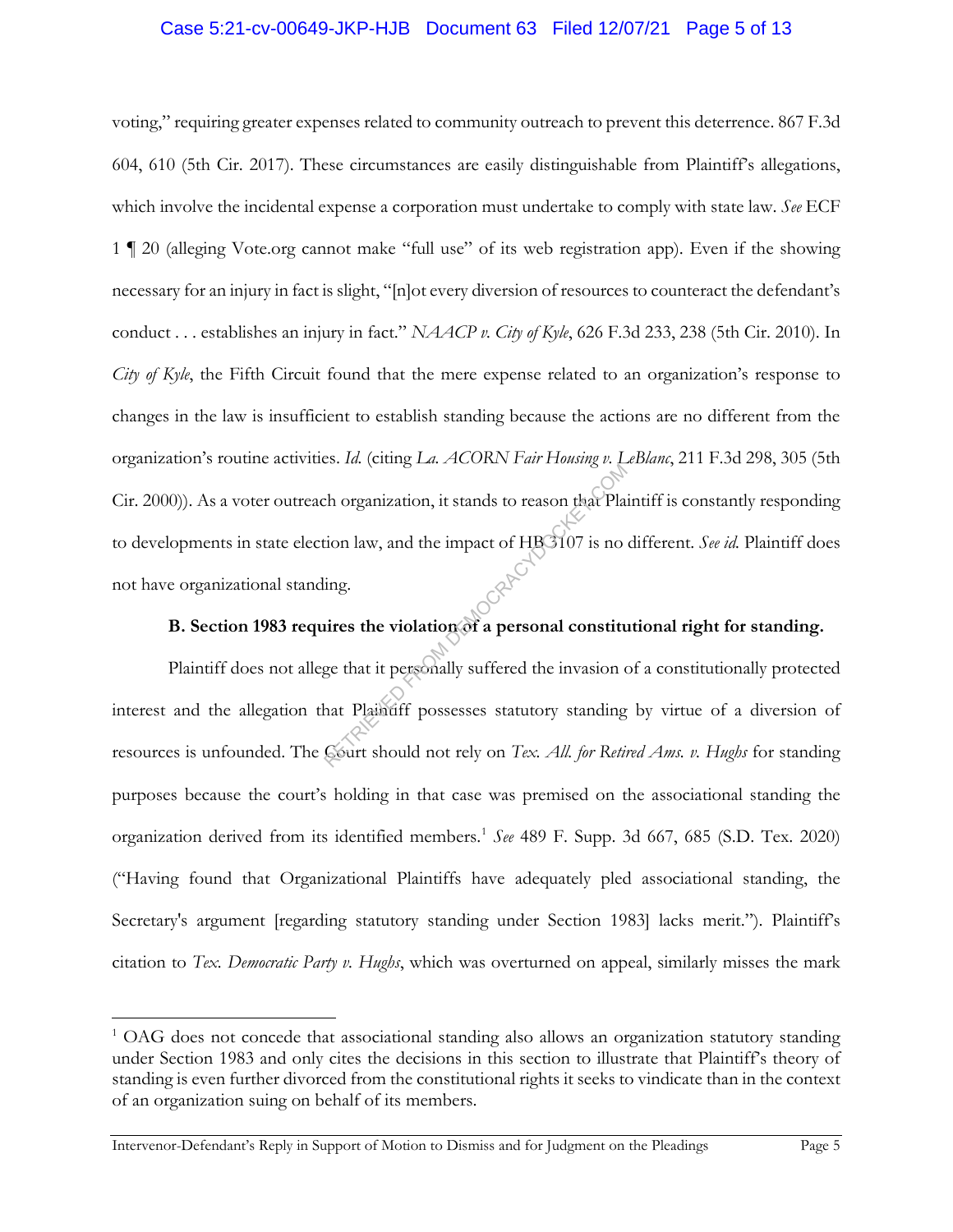### Case 5:21-cv-00649-JKP-HJB Document 63 Filed 12/07/21 Page 6 of 13

on Section 1983 standing involving a party whose personal constitutional rights are not violated. 474 F. Supp. 3d 849, 856 (W.D. Tex. 2020), *rev'd*, 860 F. App'x 874 (5th Cir. 2021) [hereinafter *TDP*]. *TDP* found that organizations could establish standing on behalf of their members who suffered an alleged constitutional harm, not that Section 1983 standing was proper for injuries to the organization itself. *Id.*; *see also Veasey v. Perry*, 29 F. Supp. 3d 896, 907 (S.D. Tex. 2014) ("As observed, however, **associational** standing allows enforcement of the individual member's rights.") (emphasis added). This argument thus depends on Plaintiff asserting that its **members** suffer a harm of constitutional proportions, which it has not done, and whatever the impact of HB 3107 on Vote.org's finances, these harms are not actionable under Section 1983 because Plaintiff does not allege that it has members and there is no harm to personal voting rights, since Plaintiff is an artificial organization that does not vote. *See Coon v. Ledbetter*, 780 F.2d 1158, 1160 (5th Cir. 1986); *see also League of Women Voters of Nassau Cty. v. Nassau Cty. Bd. of Sup'rs*, 737 F.2d 155, 160 (2d Cir. 1984) (holding that organization does not have standing to sue under Section 1983 for violations of the personal constitutional rights of others). Accordingly, Plaintiff has no standing under Section 1983 to assert constitutional claims. research Post Secular Plaintiff is an artificid<br>F.2d 1158, 1160 (5th Cir. 1986); see also Le<br>s, 737 F.2d 155, 160 (2decir. 1984) (holdin<br>cction 1983 for violations of the personal constanding under Section 1983 to assert c

### **III. Plaintiff's Claims Should Be Dismissed Under Rule 12(c).**

### **A. Section 1971 does not allow nondiscriminatory voter-eligibility statutes to be struck.**

Plaintiff cites no authority for the proposition that 52 U.S.C.  $\oint$  10101(a)(2)(B) claims are actionable in the absence of a claim of racial discrimination and it makes no attempt to distinguish *Broyles v. Texas*'s holding regarding this requirement. *See* 618 F. Supp. 2d 661, 697 (S.D. Tex. 2009), *aff'd*, 381 F. App'x 370 (5th Cir. 2010). Plaintiff attempts to textually attack *Broyles*'s analysis as "deeply flawed," but it does not address the textually-grounded reasoning of that case—Section 1971 is enforcement legislation pursuant to the Fifteenth Amendment, which reads, "The right of citizens of the United States to vote shall not be denied or abridged . . . by any State **on account of race, color, or previous condition of servitude** [and] The Congress shall have power to enforce this article by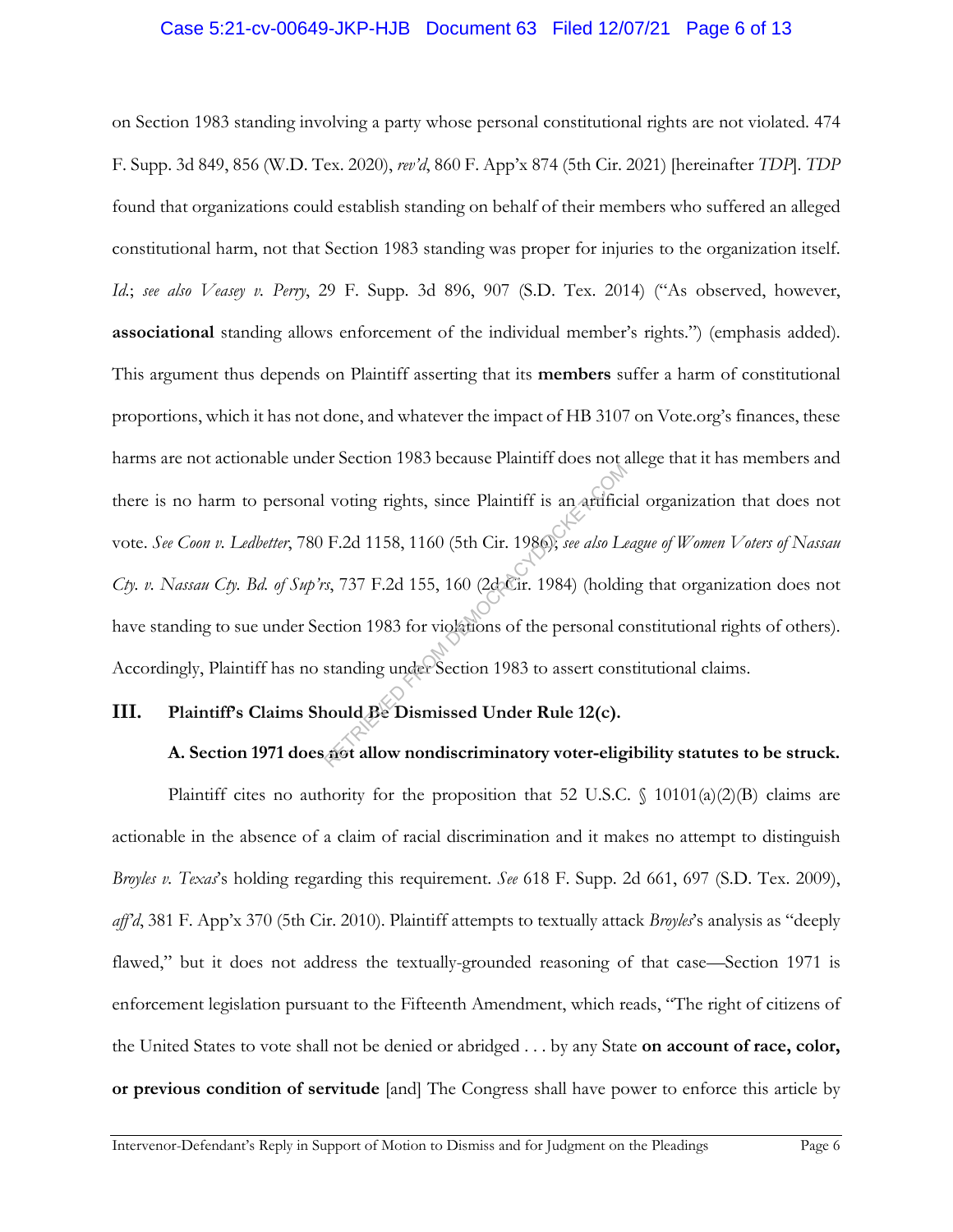### Case 5:21-cv-00649-JKP-HJB Document 63 Filed 12/07/21 Page 7 of 13

appropriate legislation." U.S. Const. amd XV (emphasis added); *see also Broyles*, 618 F. Supp. 2d at 697 ("only racially motivated deprivations of rights are actionable under 42 U.S.C. § 1971"). If the text of Section 1971 must be given a plain reading, so too must the Fifteenth Amendment under which it was passed. *See Ind. Democratic Party v. Rokita*, 458 F. Supp. 2d 775, 839 (S.D. Ind. 2006) (citing *South Carolina v. Katzenbach*, 383 U.S. 301, 308 (1966)). This reasoning comports with the restraint required by federal courts of limited constitutional jurisdiction, and Plaintiff presents an incomplete picture of the governing law by ignoring *Broyles*'s reasoning. *See* 618 F. Supp. 2d at 697; *cf., e.g., Gunn v. Minton*, 568 U.S. 251, 256 (2013) (quoting *Kokkonen v. Guardian Life Ins. Co. of Am.*, 511 U.S. 375, 377 (1994)) ("'Federal courts are courts of limited jurisdiction,' possessing 'only that power authorized by Constitution and statute'"). <sup>2</sup> Therefore, Plaintiff fails to state a claim for relief under Section 1971 for lack of an allegation of racial discrimination.

### **B. Section 1971 does not confer a private cause of action.**

As OAG explained in the Motion, the question of whether a federal statute creates a private cause of action is answered according to the rule articulated by the Supreme Court's *Sandoval* decision, not cases predating this analysis, and the answer is that Section 1971 does not confer a private right of action. ECF 53 at pp. 11–14; *see also Dekom v. New York*, No. 12-CV-1318 (JS)(ARL), 2013 WL 3095010, at \*18 (E.D.N.Y. June 18, 2013) ("the weight of authority suggests that there is no private right of action under Section 1971"). Plaintiff's approach brushes this important precedent to the side, opening its argument on this point by citing the outdated methodology the Supreme Court used in Therefore, Plaintiff fails to state a claim for<br>discrimination.<br>**a not confer a private cause of action.**<br>1 the Motion, the guestion of whether a fe<br>cording to the fule articulated by the Supressis, and the answer is tha

<sup>&</sup>lt;sup>2</sup> The sole district court case that Plaintiff cites in support of its nonracial theory of recovery does not grapple with the constitutional grounding articulated in *Broyles* and strongly suggests that the state's classifications, while not explicitly racial, were a form of *de facto* racial classification. *Frazier v. Callicutt*, 383 F. Supp. 15, 18, 20 (N.D. Miss. 1974) ("This is such a proper case, if for no other reason than the fact that all discriminatees here have been shown to be members of a minority community, and precisely the minority community which the Fifteenth Amendment and the Civil Rights Act of 1964 were primarily designed to protect.").

Intervenor-Defendant's Reply in Support of Motion to Dismiss and for Judgment on the Pleadings Page 7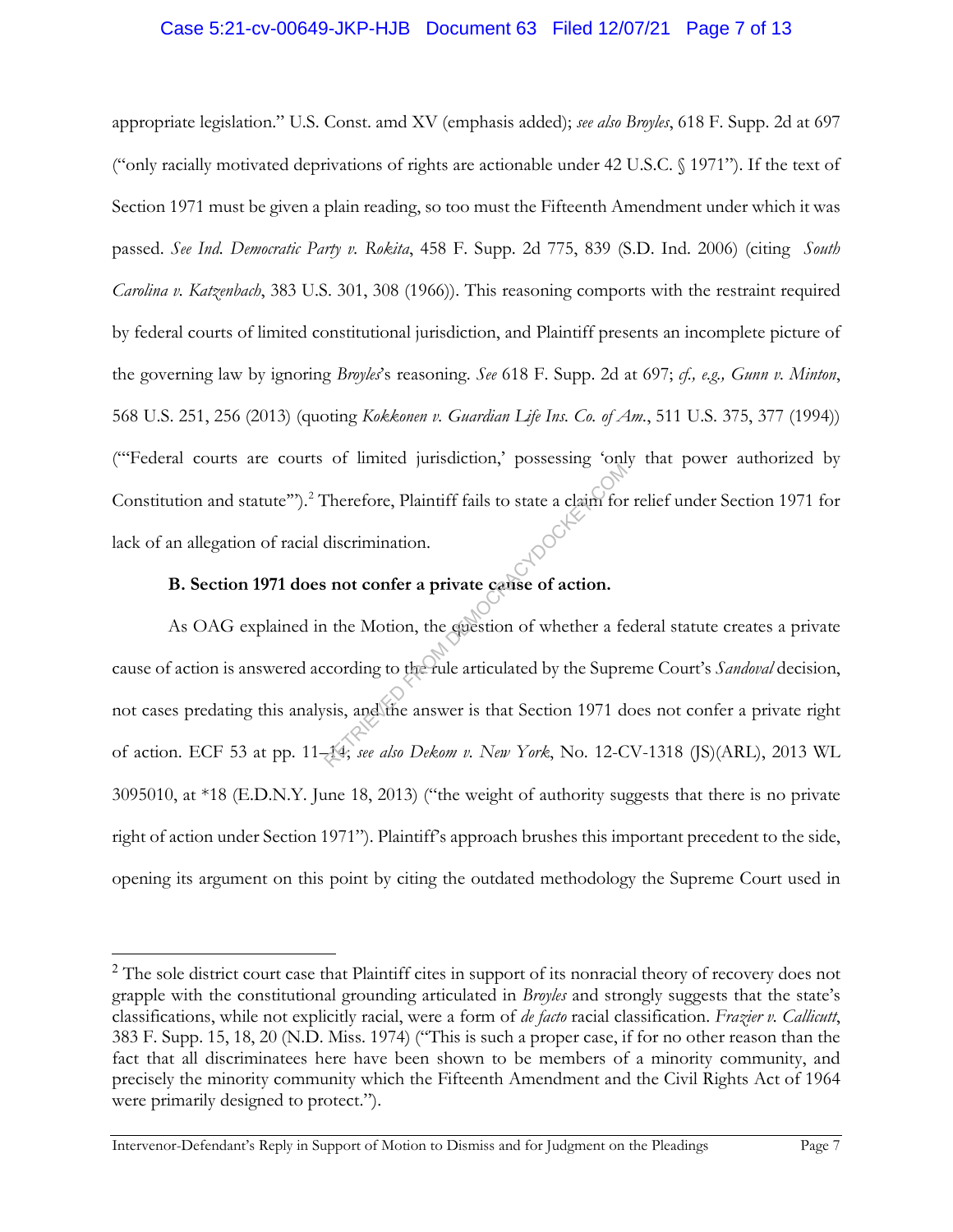#### Case 5:21-cv-00649-JKP-HJB Document 63 Filed 12/07/21 Page 8 of 13

*Cannon v. Univ. of Chi.*, 441 U.S. 677, 703 (1979). ECF 56 at 11. As articulated by Plaintiff, the language of Titles VI and IX does not parallel the language in 52 U.S.C. § 10101(a)(2)(B) because Titles VI and IX contain language in which the subject of the prohibition is the individual protected from discrimination whereas the subject of  $\int$  10101(a)(2) is the person regulated—i.e., "No person acting under color of law shall . . ."—this is not the "rights-creating language" necessary to establish a private cause of action. *See Alexander v. Sandoval*, 532 U.S. 275, 288–89 (2001); *see also Logan v. U.S. Bank N.A.*, 722 F.3d 1163, 1171 (9th Cir. 2013) (finding no private right of action when the provision "is framed in terms of the obligations imposed on the regulated party").

Plaintiff claims that "Courts have long recognized that [the] Materiality Provision can be enforced by private parties," and cites to the overturned decision in *TDP* as support, but this approach again disregards the change in statutory reasoning mandated by *Sandoval* and is incorrect for additional reasons. ECF 56 at 10 (citing 474 F. Supp. 3d at 858). First, many of the cases cited on page 858 of the *TDP* opinion for this proposition did not rely upon Section 1971(a)(2)(B). *Compare* 52 U.S.C. § 10101(a)(2)(B), *with Smith v. Allwright*, 321 U.S. 649, 651 (1944); *Bell v. Southwell*, 376 F.2d 659, 660–61 (5th Cir. 1967), *Reddix v. Lucky*, 252 F.2d 930, 934 (5th Cir. 1958), *Mitchell v. Wright*, 154 F.2d 924, 925 (5th Cir. 1946), *and Chapman v. King*, 154 F.2d 460, 461 (5th Cir. 1946). Indeed, the provision did not even exist until 1964, long after Plaintiffs' main cases were decided. *See* Civil Rights Act of 1964, Pub. L. No. 88-352, § 101(a), 78 Stat. 241. The 1957 legislative history upon which *TDP* relies, and which Plaintiff cites, is irrelevant for the same reason. *See* ECF 56 at 14. and cites to the overturned decision in TDF<br>
is statutory reasoning mandated by *Sandoval*<br>
(474 F. Supp. 3d at 858). First, many of the<br>
position did not rely upon Section 1971<br>
(*Allwright*, 321 A.S. 649, 651 (1944); *Be* 

Second, none of those cases considered whether there was a private cause of action. It seems the issue was never raised, perhaps because each plaintiff had other claims that might have supported the same relief. *See Reddix*, 252 F.2d at 933–34; *Bell*, 376 F.2d at 660; *Mitchell*, 154 F.2d at 925; *Chapman*, 154 F.2d at 461. "Questions which merely lurk in the record, neither brought to the attention of the court nor ruled upon, are not to be considered as having been so decided as to constitute precedents."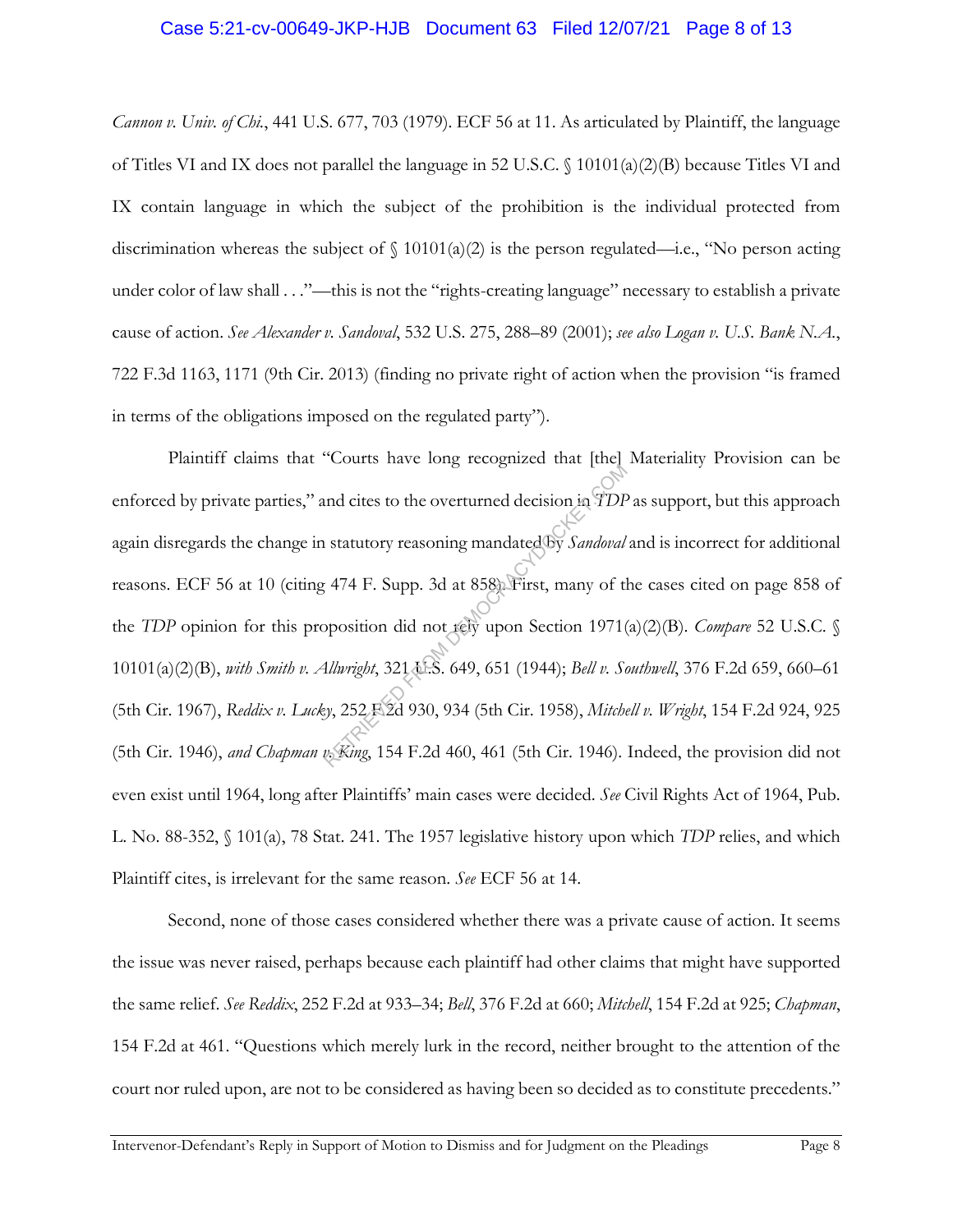### Case 5:21-cv-00649-JKP-HJB Document 63 Filed 12/07/21 Page 9 of 13

*Cooper Indus., Inc. v. Aviall Servs., Inc.*, 543 U.S. 157, 170 (2004) (quotation omitted). Decisions that "never squarely addressed the issue," but "at most assumed" an answer, are not binding "by way of stare decisis." *Brecht v. Abrahamson*, 507 U.S. 619, 631 (1993). Third, even if those cases were on point, they would no longer be binding. *Sandoval* refused to "revert . . . to the understanding of private causes of action that held sway 40 years ago." 532 U.S. at 287. This Court should decline the same invitation.

The approach embraced by the Eleventh Circuit in *Schwier v. Cox*, 340 F.3d 1284 (11th Cir. 2003), should not be followed by this Court essentially for all the reasons articulated in the Motion. ECF 53 at 10, 13–14; *see Alsbrook v. City of Maumelle*, 184 F.3d 999, 1011 (8th Cir. 1999) (en banc) ("enforcement mechanism provided in the statute [is] exclusive"); *cf. Gonzaga Univ. v. Doe*, 536 U.S. 273, 290 (2002) (FERPA creates no federal right enforceable under § 1983). Further, an approach faithful to *Sandoval* would supplant any justification in the *degislative history* and contemporaneous legal context" with the plain language interpretation of Section 1971's text, which *Schweir* does not do. *See Conservation Force v. Delta Air Lines, Inc.*, 190 F. Supp. 3d 606, 615 (N.D. Tex. 2016), *aff'd*, 682 F. App'x 310, 311 (5th Cir. 2017) (per curiam). Plaintiff's citation to other federal election provisions unrelated to Section 1971, ECF 56 at 11-12, should be disregarded as attempts to divert the Court's attention from the textual analysis *Sandoval* mandates. Extracted in the statutie pay encourance in the status of Separative 1<br>Splant any justification in the slegislative 1<br>anguage interpretation of Section 1971's te<br>Air Lines, Inc., 1904: Supp. 3d 606, 615 (1<br>7) (per curiam).

### **C. Requiring a signature is material to establishing eligibility to vote.**

If Plaintiff's argument is that the requirement of signing the registration application is immaterial, one might ponder whether even an electronic signature, or *any* signature, should be required. ECF 1 ¶¶ 38–39. Courts addressing this issue have rejected the argument that a signature requirement is immaterial to determining the voter's qualification under Section 1971. *Org. for Black Struggle v. Ashcroft*, 493 F. Supp. 3d 790, 803 (W.D. Mo. 2020); *Howlette v. City of Richmond, Va.*, 485 F. Supp. 17, 22–23 (E.D. Va. 1978) (signature-before-notary requirement is material under Section 1971 because it "impresses upon the signers of the petitions the seriousness of the act of signing a petition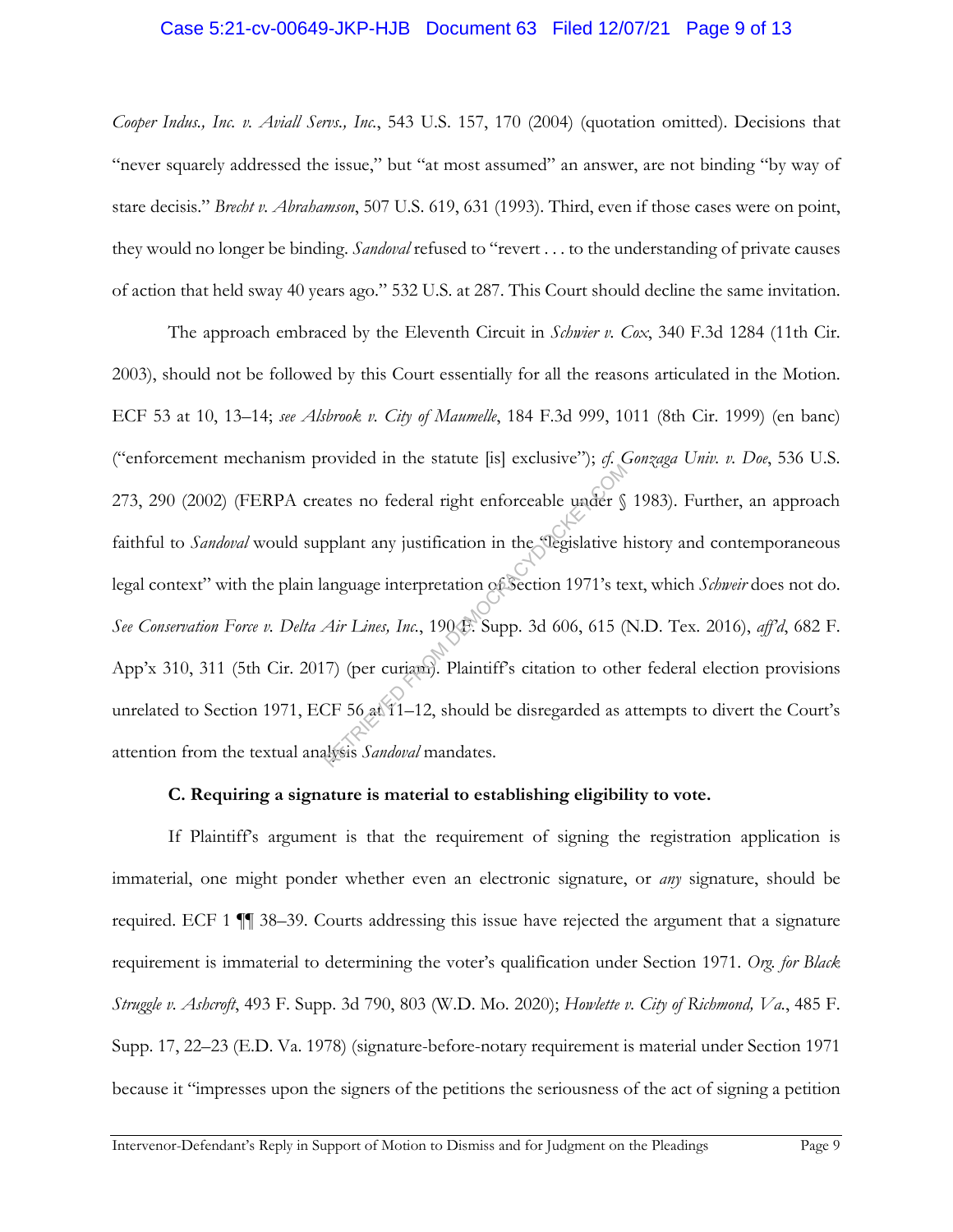### Case 5:21-cv-00649-JKP-HJB Document 63 Filed 12/07/21 Page 10 of 13

for a referendum"); *see also Diaz v. Cobb*, 435 F. Supp. 2d 1206, 1211 (S.D. Fla. 2006) (requirement to check boxes regarding felon, citizen, and mental-incapacitation status is material under materiality provision). Assuming without conceding that Plaintiff has standing or a private right of action under Section 1971, its claims would fall well short of violating Section 1971 for immateriality because signature requirements are crucial for determining the voter's eligibility to vote and for fraudprevention purposes, as further discussed in the next section.

#### **D. HB 3107 is constitutional under** Anderson-Burdick**.**

Plaintiff has no response to OAG's argument that it suffers no burden on its fundamental right to vote (because it does not have one) and instead makes its argument in the abstract. Plaintiff's claimed right is not the fundamental right to vote but the claimed right to less costly technological means for conducting its outreach operations that are not currently contemplated under the Texas Election Code, on which it bases its standing arguments. *See* ECF 1 ¶ 20. Burdens on this claimed right are not of constitutional import. *See Tex. Democratic Party v. Abbott*, 978 F.3d 168, 185 (5th Cir. 2020) (citing *McDonald v. Bd. of Election Comm'rs of Chi.*, 394 U.S. 802, 807–08 (1969)). Plaintiff has no constitutional right subject to a burden and its claim therefore fails at step one of the *Anderson-Burdick* test. $3$ amental right to vote but the claimed right<br>treach operations that are not currently consess its standing arguments. See ECF 1

When statutes that are duly enacted by the Texas Legislature require physical signatures as a part of the electoral process, federal courts err under *Anderson-Burdick* if they rewrite those statutes to compel allowance of signatures by electronic means, even in the midst of a global pandemic. *See* 

 $3$  The test requires courts to balance "the character and magnitude of the asserted injury" to the rights the plaintiff seeks to vindicate against "the precise interests put forward by the State as justifications" for the challenged rule, all while taking into consideration "the extent to which those interests make it necessary to burden the plaintiff's rights." *Burdick v. Takushi*, 504 U.S. 428, 434 (1992) (quoting *Anderson v. Celebreeze*, 460 U.S. 780, 789 (1983)). When a state election law imposes only "reasonable, nondiscriminatory restrictions" upon the First and Fourteenth Amendment rights of voters, "the state's important regulatory interests are generally sufficient to justify" the restrictions. *Anderson*, 460 U.S. at 788.

Intervenor-Defendant's Reply in Support of Motion to Dismiss and for Judgment on the Pleadings Page 10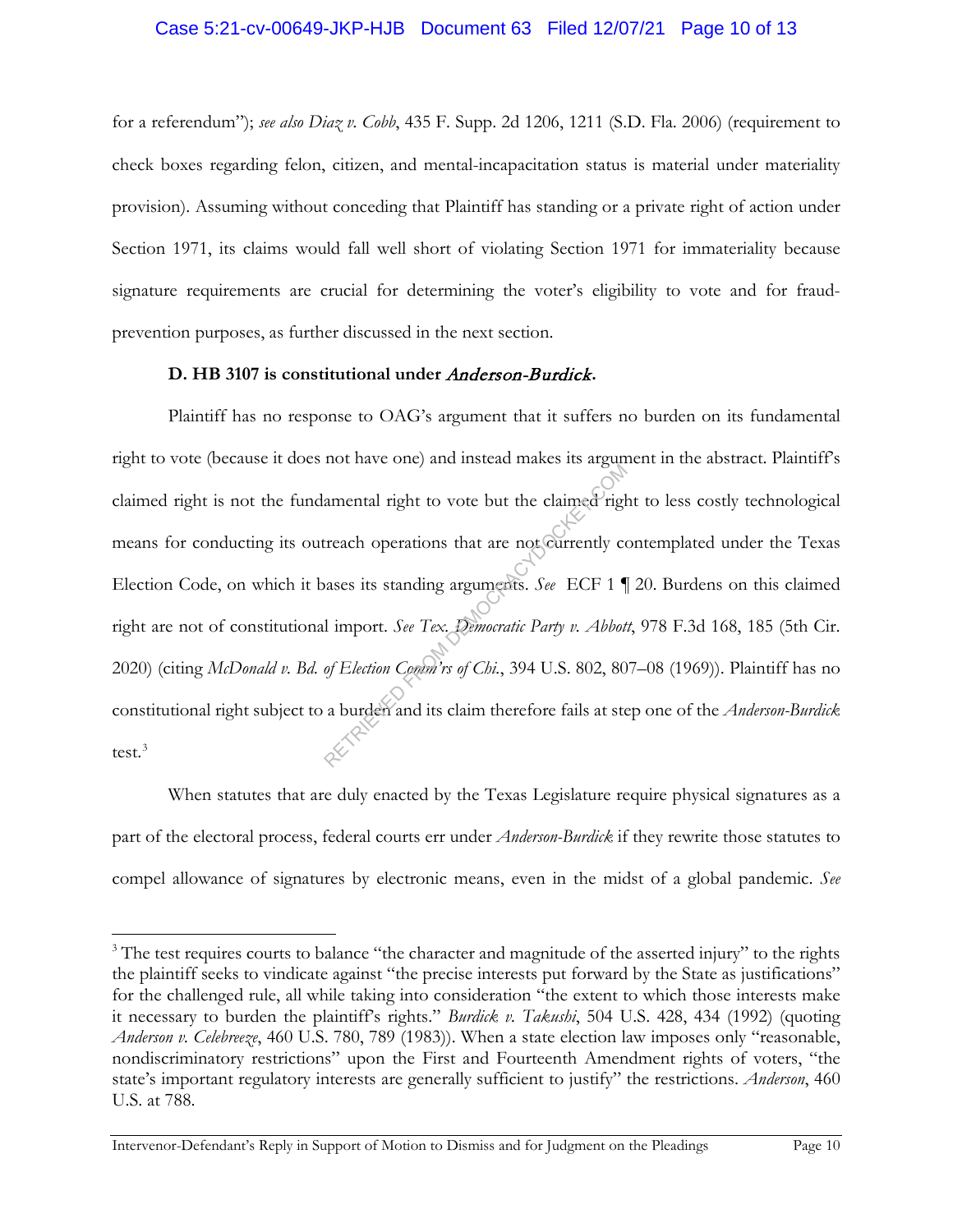### Case 5:21-cv-00649-JKP-HJB Document 63 Filed 12/07/21 Page 11 of 13

*Thompson v. Dewine*, 976 F.3d 610, 620 (6th Cir. 2020); *Esshaki v. Whitmer*, 813 F. App'x 170, 172 (6th Cir. 2020) (citing *Clingman v. Beaver*, 544 U.S. 581, 586 (2005)). And the Fifth Circuit has recently found that a statutory scheme allowing for the comparison of a voter's signature on the carrier envelope for a mail-in ballot against a voter's signature on the mail-in ballot application passes the constitutional test under *Anderson-Burdick*. *Richardson*, 978 F.3d at 238 (citing *Crawford*, 553 U.S. at 239 (Breyer, J., dissenting)). *Richardson* further notes that both the opinion for the court and Justice Breyer's dissent in *Crawford* agree that a "requirement that voters 'sign their names so their *signatures can be compared with those on file*" and the counting of "a provisional ballot . . . if the state 'determines that his *signature matches the one on his voter registration form*" are not unconstitutionally burdensome. *Id.* (quoting *Crawford*, 553 U.S. at 197 (plurality op.), 239 (Breyer, J., dissenting)). If the signature comparison scheme is constitutional, it stands to reason that requiring a signature at the time of registration—in the first instance—is also constitutional because the burden is nondiscriminatory and minimal, and the requirement serves the important regulatory interests of the State in preventing fraud in the electoral process. *See id.* at 239–40. The the dissistantial share of the Sign:<br>239 (Breyer, J., dissenting)). If the Sign:<br>ason that requiring a signature at the time<br>nal because the burden is nondiscrimin<br>tant regulatory interests of the State in precise<br>and

*Richardson* also confirmed the Supreme Court's holding in *Crawford* that analysis of whether *any* potential plaintiff faces a severe burden is improper under *Anderson-Burdick*. *Id.* at 235–36 (citing *Crawford*, 553 U.S. at 197). Thus, whether any individual voter faces particular difficulty in accessing a printer or utilizing the mail (assuming Plaintiff could sue on behalf of such a voter, which it has not established) is not the proper burden analysis for the purposes of *Anderson-Burdick*. *See id.*

#### **CONCLUSION**

For each of the foregoing reasons and those stated in OAG's Motion, Plaintiff's claims should be dismissed.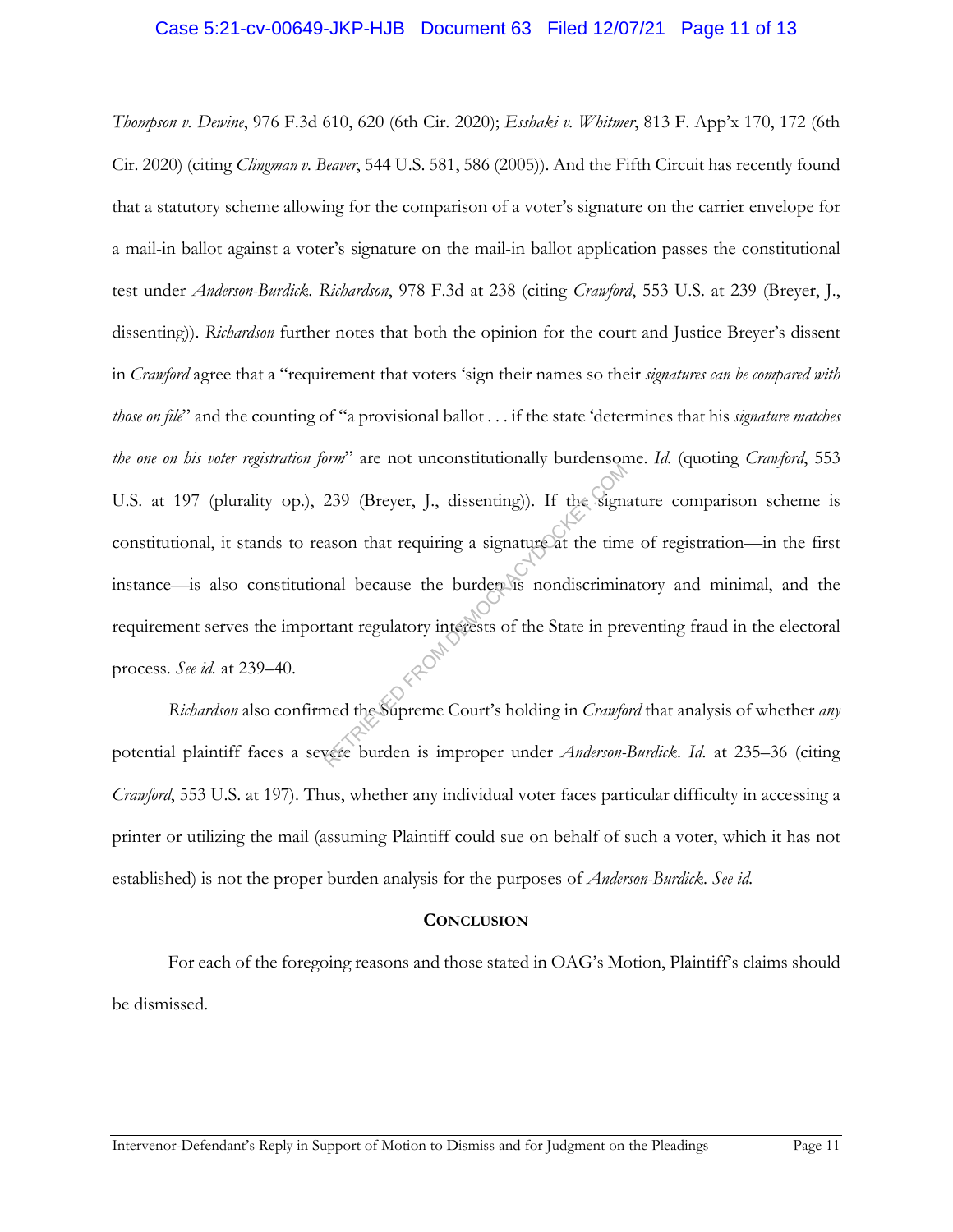Date: December 7, 2021 Respectfully submitted.

KEN PAXTON Attorney General of Texas

BRENT WEBSTER First Assistant Attorney General

GRANT DORFMAN Deputy First Assistant Attorney General

SHAWN COWLES Deputy Attorney General for Civil Litigation

THOMAS A. ALBRIGHT Chief for General Litigation Division

/s/ *Cory A. Scanlon* 

**CORY A. SCANLON** State Bar No. 24104599 cory.scanlon@oag.texas.gov Assistant Attorney General **KATHLEEN T. HUNKER\***  State Bar No. 24118415 kathleen.hunker@oag.texas.gov Special Counsel **MICHAEL R. ABRAMS** State Bar No. 24087072 michael.abrams@oag.texas.gov Assistant Solicitor General Sammen Correlation State Bar No. 24104599<br>
State Bar No. 24104599<br>
cory.scanlon@oag.texas.g<br>
Assistant Attorney Gene<br>
KATHLEEN T. HUNKER<br>
State Bar No. 24118415<br>
State Bar No. 24087072<br>
michael.abrams@oag.tex<br>
Assistant So

\*Admitted *pro hac vice*

Office of the Attorney General P.O. Box 12548, Capitol Station Austin, Texas 78711-2548 Telephone (512) 463-2120 Facsimile: (512) 320-0667

# Counsel for Intervenor-Defendant Ken Paxton, in his official capacity as Attorney General of Texas